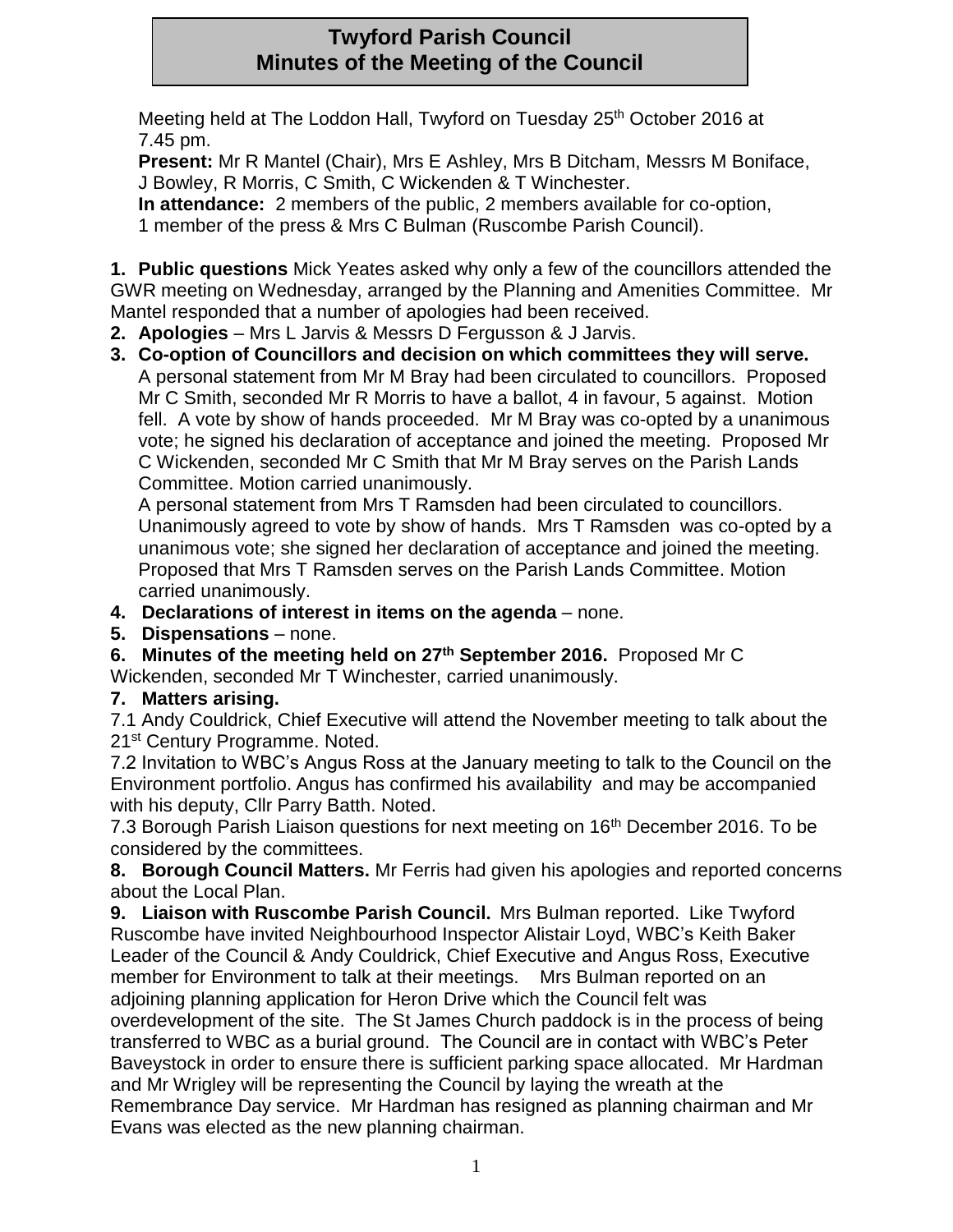Questions for Ruscombe Parish Council: Mr Boniface asked if Ruscombe Parish Council have participated in the WBC Issues and Options Local Plan consultation. Mrs Bulman responded that they have. Ruscombe had expressed their objections to any building on the green belt land.

**10. Reports and to receive any recommendations from committees:**

10.1 **Planning and Amenities Committee 04.10.16, Website sub committee & GWR meeting** Mrs Ditcham had no further items to report on the minutes. The GWR meeting will be reported back to the Planning and Amenities committee. Mr Morris reported that the website is progressing.

10.2 **Parish Lands Committee 11.10.16, Family Picnic sub committee 04.10.16 & Parking sub committee 11.10.16** Mr Bowley reported. The sports clubs had attended the meeting and were happy with the facilities. The youths had requested a new bin by the youth shelter and although they did not attend the meeting they were represented by a Youth Club leader. The committee intend to purchase a new bin and will consider whether the bins should be emptied more frequently.

Mrs T Ramsden asked when the Family Picnic survey monkey question would be published and suggested opinion could also be gauged as to what type of event residents would like to come to.

The committee **RECOMMEND to Full Council** that a budget be allocated of £8,829 less any income received for the 2017 Family Picnic. Motion carried with 8 in favour, 1 against, 1 abstained.

Mr M Boniface reported on the Family Picnic sub committee. The committee considered dates, name and timing of the event following feedback from residents. Following the success of the first year the committee agreed the date of 19<sup>th</sup> August at the slightly different time of 1-5pm. They are keen to book the classic car display and motorcycle stunt show.

10.3 **Finance and General Purposes Committee 18.10.16** Mr T Winchester reported. He summarised that the committee are looking into the benefits of a twinning relationship with Cuincy and are reaching out to other organisations to see if there's any interest. The committee are looking at recruiting an assistant clerk.

### 10.4 **Other Representatives reports.**

10.4.1 Borough Parish Liaison Forum 10.10.16 Minutes have been circulated. Mrs Ditcham expressed her concern as to the response to the Councils Question on expansion of school provision.

10.4.2 Community Hub Meeting (JB) 12.10.16 Following satisfactory completion of the bat survey and traffic survey WBC have granted planning permission for the Community Hub. There is an ongoing debate about how the project is going to be structured and funded. Planning permission is a major step. The Council await a business plan for the project.

10.4.3 WBC Budget Engagement session - the sessions had been attended by Mr M Boniface, Mr C Smith & Mr C Wickenden. The meeting was informative and well attended by officers. The councillors queried the purpose of the sessions and whether WBC would take residents feedback on board. WBC will be reducing costs by selling assets and cutting down on staff.

10.4.4 Twyford in Bloom – Mrs Ditcham had attending a meeting for the 2017 Twyford in Bloom. She will feed back to the relevant committees.

10.4.5 Twyford & Ruscombe Community Association – Mr Mantel reported on the improvements planned.

**11. Clerk's report** – no items to report.